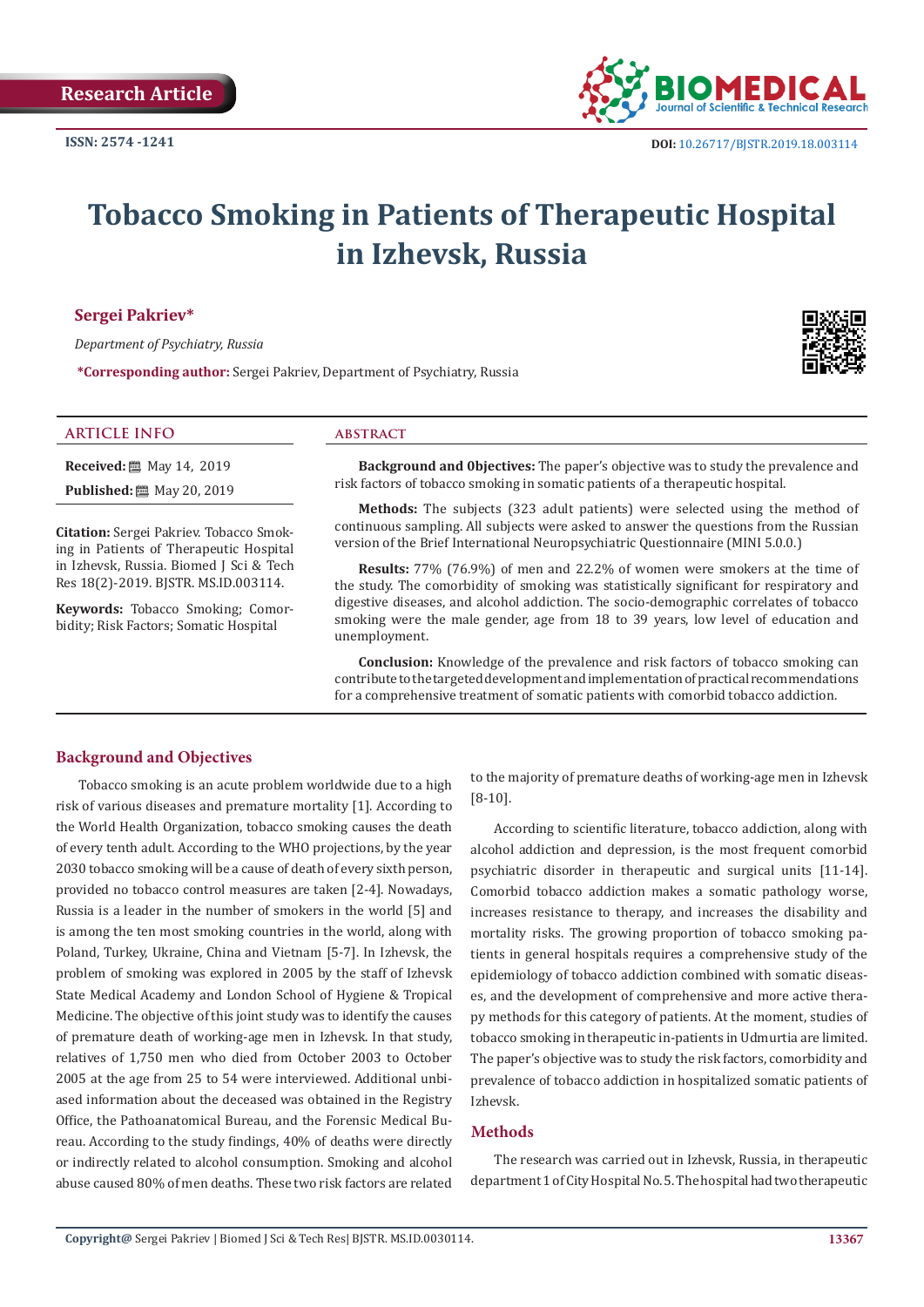departments. Therapeutic department 1 (65 beds) was intended for prearranged and emergency hospitalization of the working-age and retired patients from the district the hospital is formally assigned to serve (with an adult population of 57,000 people, about 70% of whom are working age). Therapeutic department 2 was intended for the population with the official status of participants and disabled veterans of the Great Patriotic War's (Russian name for World War II) and equivalent categories of patients from Izhevsk. The average annual number of patients hospitalized to the first department was 1,220 people, more than a half of them aged 50 and older. The subjects were selected using the method of continuous sampling. The study group included every patient aged 18 to 59. The average length of hospitalization per patient was 18.3 days. A total of 352 patients were selected for the study, but 29 of them (11 men and 18 women) were not included in the study for various reasons (refusal, severe somatic condition, etc.). Consequently, the study sample was 323 patients, including 147 (45.5%) men and 176 (54.5%) women. Ethnic background of the study population: 214 (66.3%) Russians, 77 (23.8) Udmurts and 32 (9.9%) other. All participants were divided into the following age groups: 18-39 years-37%, 40- 49 years-31% and 50-59 years-32%. 71.5% of the study population were hospitalized due to exacerbation of a chronic somatic disease and 28.5% – due to an acute somatic disease.

All subjects were asked to answer the questions from the Russian version of the Brief International Neuropsychiatric Questionnaire (MINI 5.0.0.) [15]. Additionally, the survey used the diagnostic criteria of ICD-10 for organic mental disorders and the criteria for tobacco addiction. Information on somatic diagnoses, psychiatric consultations and prescribed psychotropic medications was obtained from medical records (medical history, patient records). Socio-demographic questions (gender, age, marital status, ethnic background, education and job) are part of MINI.

| Table 1: Somatic diseases and tobacco smoking. |  |  |  |  |
|------------------------------------------------|--|--|--|--|
|------------------------------------------------|--|--|--|--|

Participation in the study was voluntary; the patients were informed of their right to refuse to participate. In case of consent, complete anonymity was guaranteed. Questioning and interviewing in each case were conducted during the first 72 hours of hospitalization. The diagnostic survey was conducted by three medical doctors who had been trained to use MINI at the Department of Psychiatry of Izhevsk State Medical Academy.

To analyze the data, STATISTICA 5.0 was used. The following tests were used: the t-test to compare average values (average age, etc.), the chi-square test to assess qualitative characteristics (gender, ethnic background, social status, etc.). To analyze comorbidity, Epi Info, Version 6 [16] was used. The comorbidity of tobacco addiction was determined as follows: the probability index of concomitant disease in the population with tobacco addiction was divided by the probability index of concomitant disease in the population without tobacco addiction.

#### **Results and Discussion**

According to the results of the study, 83.0% of men and 25% of women in the sample were regular tobacco smokers at some period of their lives (51.4% of the whole sample). 126 people (75.9% of all smokers) tried to quit smoking, and only 9.5% of them (12 people) abstained from tobacco for more than a year at the time of the interview. 77% (76.9%) of men and 22.2% of women were smokers at the time of the study. The number of tobacco addicted men (78.9%) and women (17.1%) (including those who quit smoking) is comparable with the number of heavy smokers that is 75.4% and 22.7% respectively. The respondents who smoked 15 or more cigarettes a day were included in the category of "heavy smokers" (Table 1) shows the structure of morbidity and tobacco smoking in the sample. The patients with acute forms of somatic diseases and with diseases of the respiratory and digestive systems smoked tobacco most often (Tables 1 & 2).

| Somatic Disease*                             | Total $(N)$  | $\frac{0}{0}$ |
|----------------------------------------------|--------------|---------------|
| Circulatory system diseases                  | 96           | 96            |
| Respiratory system diseases                  | 85           | 85            |
| Digestive system diseases                    | 66           | 66            |
| Genitourinary system diseases                | 23           | 23            |
| Endocrine system diseases                    | $\mathbf{1}$ | 1             |
| Musculoskeletal system diseases              | 21           | 21            |
| Neoplasms                                    | 4            | 4             |
| Pregnancy complications                      | 14           | 14            |
| Injuries and poisonings                      | 3            | 3             |
| Diseases of the skin and subcutaneous tissue | 5            | 5             |
| Disorders of the hematopoietic system        | 5            | 5             |
| Acute diseases                               | 92           | 92            |
| Chronic diseases                             | 231          | 231           |
| Total                                        | 323          | 323           |

Note: In case of concomitant somatic diseases, only the principle diagnosis was considered.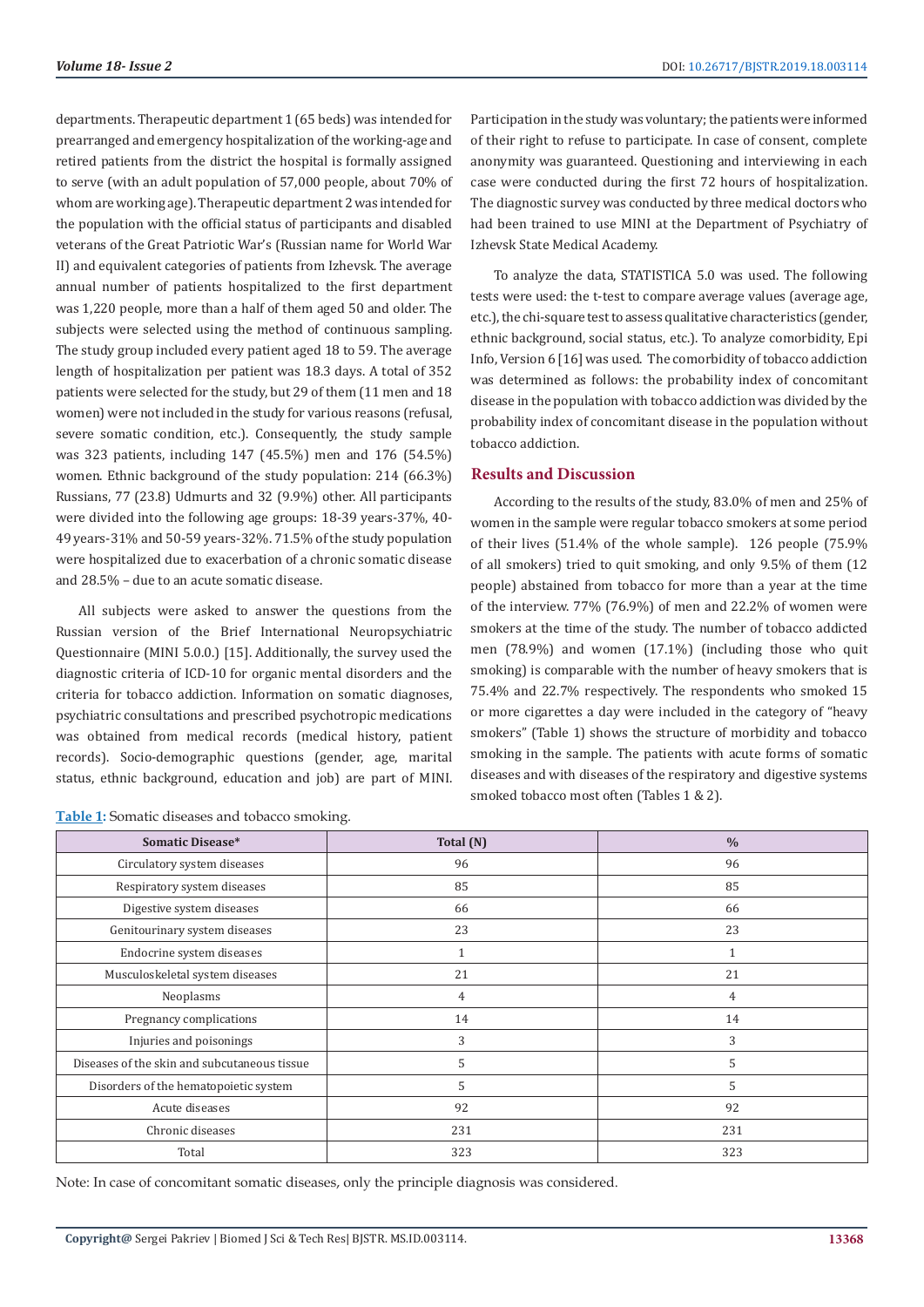| <b>Somatic Disease*</b>     | $N(\%)$ of Male Smokers | N (%) of Female Smokers |
|-----------------------------|-------------------------|-------------------------|
| Circulatory system diseases | 27 (69.2)               | 4(7.0)                  |
| Respiratory system diseases | 42 (80.8)               | 13 (39.4)               |
| Digestive system diseases   | 34 (87.2)               | 10(37.0)                |

**Table 2:** Most common somatic diseases and tobacco smoking

There were significantly more smokers among men, (Table 3), young and middle-aged people, those less educated or unemployed, and people engaged in manual labor. There was no significant correlation between smoking and the respondent's ethnicity. There was a tendency (insignificant) to a greater prevalence of smoking among single, widowed and divorced patients. There were other psychiatric disorders diagnosed in the sample: organic mental disorders-55.1% (organic asthenia, organic personality disorder, cognitive disorder and dementia), depressive disorders- 20.7% alcohol addiction-24.8%, social phobia-13.3%, other anxiety disorders-6.5% (ICD-10 codes: F40.01, F41.0, F41.1, F42.8). The comorbidity of tobacco addiction with other mental disorders was statistically significant for alcohol dependence (Table 4).There were other psychiatric disorders diagnosed in the sample: organic mental disorders-55.1% (organic asthenia, organic personality disorder, cognitive disorder and dementia), depressive disorders-20.7% **Table 3:** Tobacco smoking and socio-demographic factors.

alcohol addiction-24.8%, social phobia-13.3%, other anxiety disorders-6.5% (ICD-10 codes: F40.01, F41.0, F41.1, F42.8). The comorbidity of tobacco addiction with other mental disorders was statistically significant for alcohol dependence (Table 4). The age of 20, and 88% of them under the age of 25. Most smokers have been smoking for a long time: 96% have been smoking regularly for 5 years or more, and 75% have been smoking for more than 10 years. The most common tobacco products were cheap cigarettes with a high content of nicotine and tar (which significantly increases the death rate from lung cancer, according to Armadans-Gil et al. [18]. The comorbidity of smoking was statistically significant for respiratory and digestive diseases, and alcohol addiction. Tobacco smoking could be an indirect marker of depressive disorders: 40.4% of people with current depression smoked tobacco, and 24.7% of all smokers were diagnosed with depression.

| <b>Factors</b>                  | Tobacco Smokers (%) |
|---------------------------------|---------------------|
| Gender                          |                     |
| Male                            | 76.9                |
| Female                          | 22.2                |
| P (significance)                | 0.000               |
| Age                             |                     |
| 18-39                           | 60.0                |
| 40-49                           | 42.6                |
| 50-59                           | 36.3                |
| ${\bf P}$                       | 0.001               |
| Education                       |                     |
| Primary and secondary           | 54.6                |
| Vocational and higher education | 41.1                |
| ${\bf P}$                       | 0.016               |
| Social status                   |                     |
| Physical labor                  | 59.7                |
| Intellectual labor              | 26.4                |
| Disabled or retired             | 35.2                |
| Unemployed                      | 79.5                |
| $\mathbf{P}$                    | 0.000               |
| <b>Ethnic background</b>        |                     |
| Russians                        | 47.7                |
| Udmurts                         | 46.8                |
| $\mathbf{P}$                    | $^*\!{\rm NS}$      |
| <b>Marital status</b>           |                     |
| Married                         | 43.7                |
| Widowed or divorced             | 48.8                |